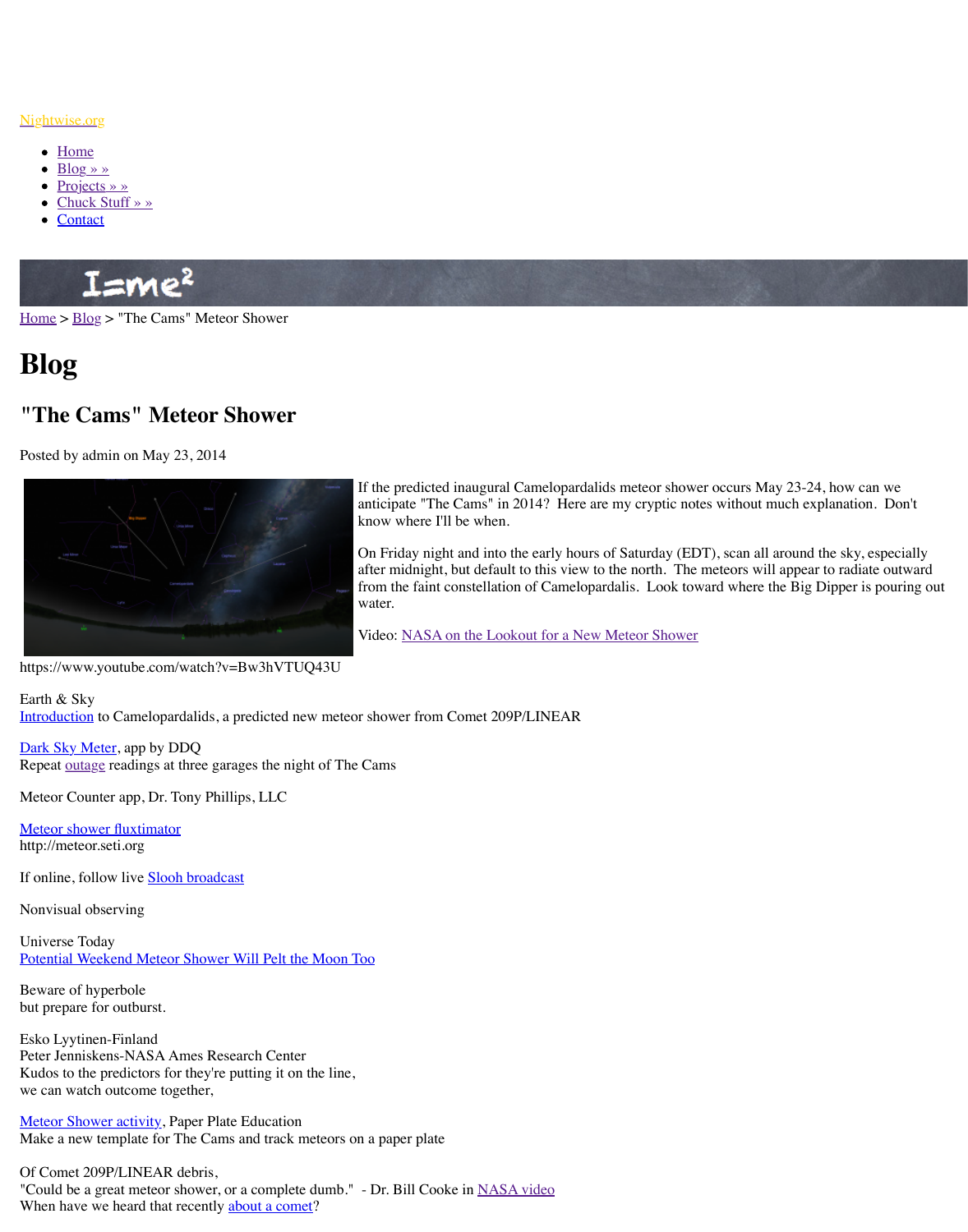South Bend 150 [SB150.com](http://www.businessinsider.com/bill-mcraven-commencement-speech-at-ut-2014-5)

And if I fall on my face again tombstone to look like a chalkboard [with corner prompt..](http://www.nightwise.org/blog/2014-michiana-star-party/).*Epithet:*  visitors can chalk in their own words of choice

*Ready for May's Surprise Meteor Shower?* By Kelly Beatty, Sky & Telescope

[May 21, 2014](http://www.virtualtelescope.eu/)

Discovered in 2004, Comet 209P/LINEAR passed through perihelion on May 6th and v Earth on May 29th. That will be the 9th closest approach of any comet on record. But the comet any brighter than 11th magnitude. Besides, the meteors we'll see are not from this pass — instead, they'll be from perihelic Adding to the uncertainty is that while the comet is active now, it might not have been a because the comet was not observed in the 18th, 19th and early 20th centuries," explain For those who might have the misfortune of cloudy weather during the Camelopardalid Aussies!) — Italian astronomer Gianluca Masi (Virtual Telescope Project) is planning a U.S. and Canada using wide-field imaging and all-sky cameras to send us images, assure Universal Time on May 24th.

You can also watch a webcast using the Slooh robotic telescopes. The Slooh team will v and follow with live coverage of the new meteor shower a few hours later at 11 p.m. ED htt[p://www.skyandtelescope.com/a](http://www.nightwise.org/files/8414/0082/1478/Camelopardalids-radiant.png)stronomy-news/observing-news/mays-surprise-meteor-

From Andrews University Observatory:

Saturday May 24 we are holding a Camelopardalid meteor shower party. It will be hoste and is expected to have 100-400 meteors a minute. We recommend that you dress warm [comfortable](http://sb150.com/) and have a better view of the sky. A lawn chair or sleeping bag and mat wo

If out watching possible meteor shower from Michiana, at  $03:39$  a.m. EDT look for the Inter sky near Polaris and moving toward the northeast. Bonus.